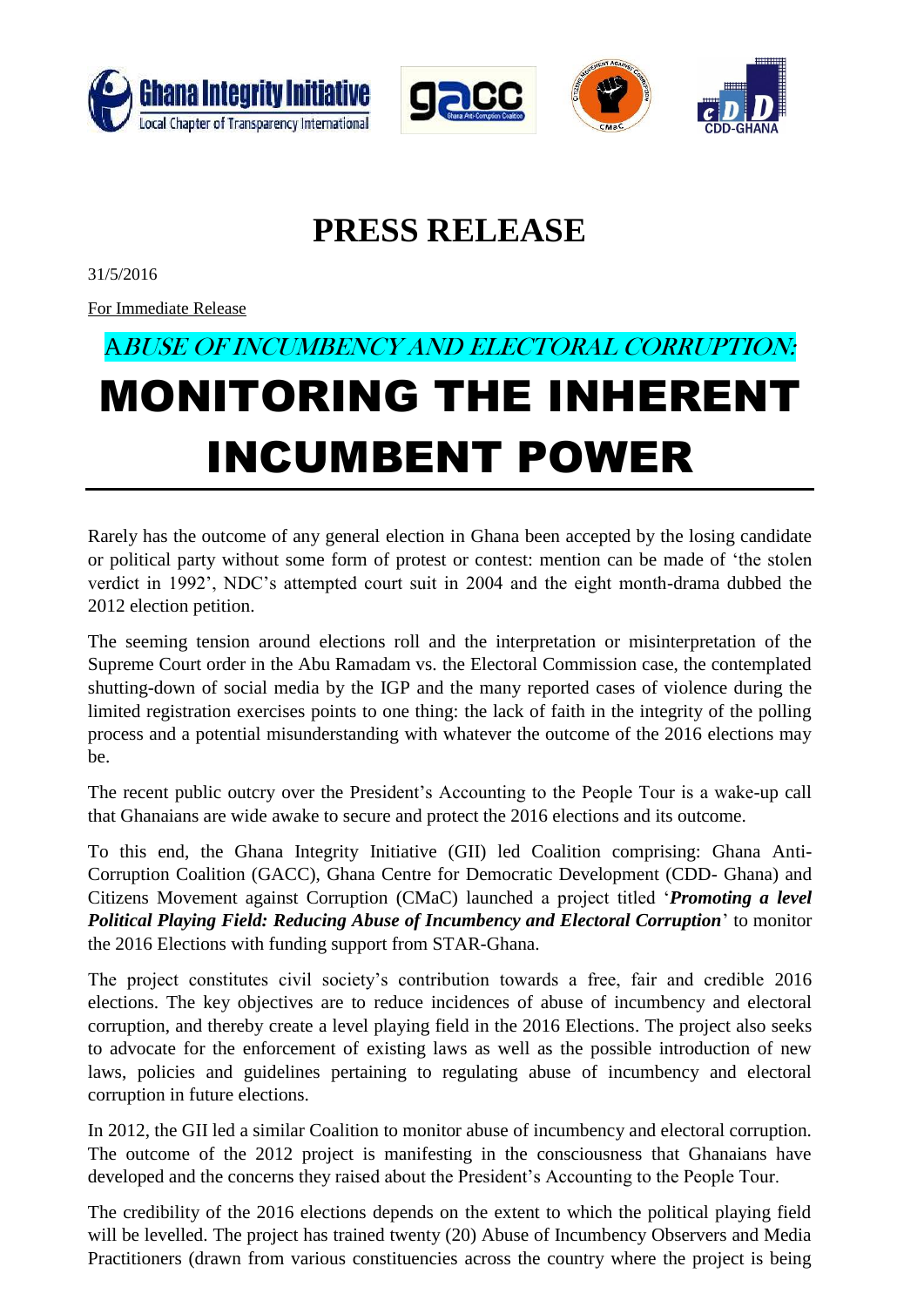implemented) who will be monitoring and reporting the conduct of all incumbent candidates of the upcoming elections from the  $1<sup>st</sup>$  of June to the end of the campaigning season.

This project has a set of defined indicators against which Ghanaians will judge the incumbent as we collect, analyse and report to the public on whether or not their leaders are people of integrity. The following are some of the indicators;

| <b>ABUSE OF INCUMBENCY INDICATORS</b>             |                                                                                                                                                                                                                                                                                                                                         |  |  |  |
|---------------------------------------------------|-----------------------------------------------------------------------------------------------------------------------------------------------------------------------------------------------------------------------------------------------------------------------------------------------------------------------------------------|--|--|--|
| <b>Categories and types of</b><br>Abuse           | Possible manifestations (instances) during political campaigning                                                                                                                                                                                                                                                                        |  |  |  |
| A) Institutional Resources                        |                                                                                                                                                                                                                                                                                                                                         |  |  |  |
| <b>Abuse of Public Functions</b><br>and Platforms | Promoting of the incumbent party by state officials in their<br>1)<br>capacity as officials                                                                                                                                                                                                                                             |  |  |  |
|                                                   | There is an instance of abuse of incumbency when a state                                                                                                                                                                                                                                                                                |  |  |  |
|                                                   | official acting in an official capacity touts the achievements of<br>the ruling party and solicits for votes using any of the<br>following:                                                                                                                                                                                             |  |  |  |
|                                                   | Public speeches (by President, Ministers, DCEs, DCDs, other<br>Public Officials)                                                                                                                                                                                                                                                        |  |  |  |
|                                                   | Banners, bill boards and posters (paid by the state)<br>$\bullet$                                                                                                                                                                                                                                                                       |  |  |  |
|                                                   | Leaflets (paid by the state)<br>٠                                                                                                                                                                                                                                                                                                       |  |  |  |
|                                                   | Media advertisements (paid by the state)<br>$\bullet$                                                                                                                                                                                                                                                                                   |  |  |  |
|                                                   | Media interviews (granted by public officials)<br>$\bullet$                                                                                                                                                                                                                                                                             |  |  |  |
|                                                   | Attendance of state officials at social events in their official<br>$\bullet$<br>capacity such as funerals, festivals, marriages, outdoorings,<br>church harvest among others. At such events state official<br>presents a gift, campaigns for the incumbent party and makes<br>pledges and promises.                                   |  |  |  |
|                                                   | 2) Use of official public, state-supported or state-organized<br>events of any kind for campaigning<br>An abuse of incumbency has occurred if an official event has<br>been turned into a political campaign event. These include the                                                                                                   |  |  |  |
|                                                   | following instances:                                                                                                                                                                                                                                                                                                                    |  |  |  |
|                                                   | The government representative takes the opportunity to urge.<br>the audience to re-elect him/her at an event paid by the public.<br>The government representative takes the opportunity to speak<br>$\bullet$<br>about the beneficence of his/her party and/or the malfeasance<br>of his/her opposition at an event paid by the public. |  |  |  |
|                                                   | The government representative takes the opportunity to<br>$\bullet$<br>introduce Parliamentary candidate of one party but not the<br>others during an event paid by the state.                                                                                                                                                          |  |  |  |
|                                                   | Opposition party representatives not invited or not allowed to<br>$\bullet$<br>participate in national, state-supported or state-organized<br>events that traditionally include the participation of all<br>political leaders like Independence Day, Republic Day, etc.                                                                 |  |  |  |
|                                                   | Campaigning by officials in favour of incumbent party in the<br>3)                                                                                                                                                                                                                                                                      |  |  |  |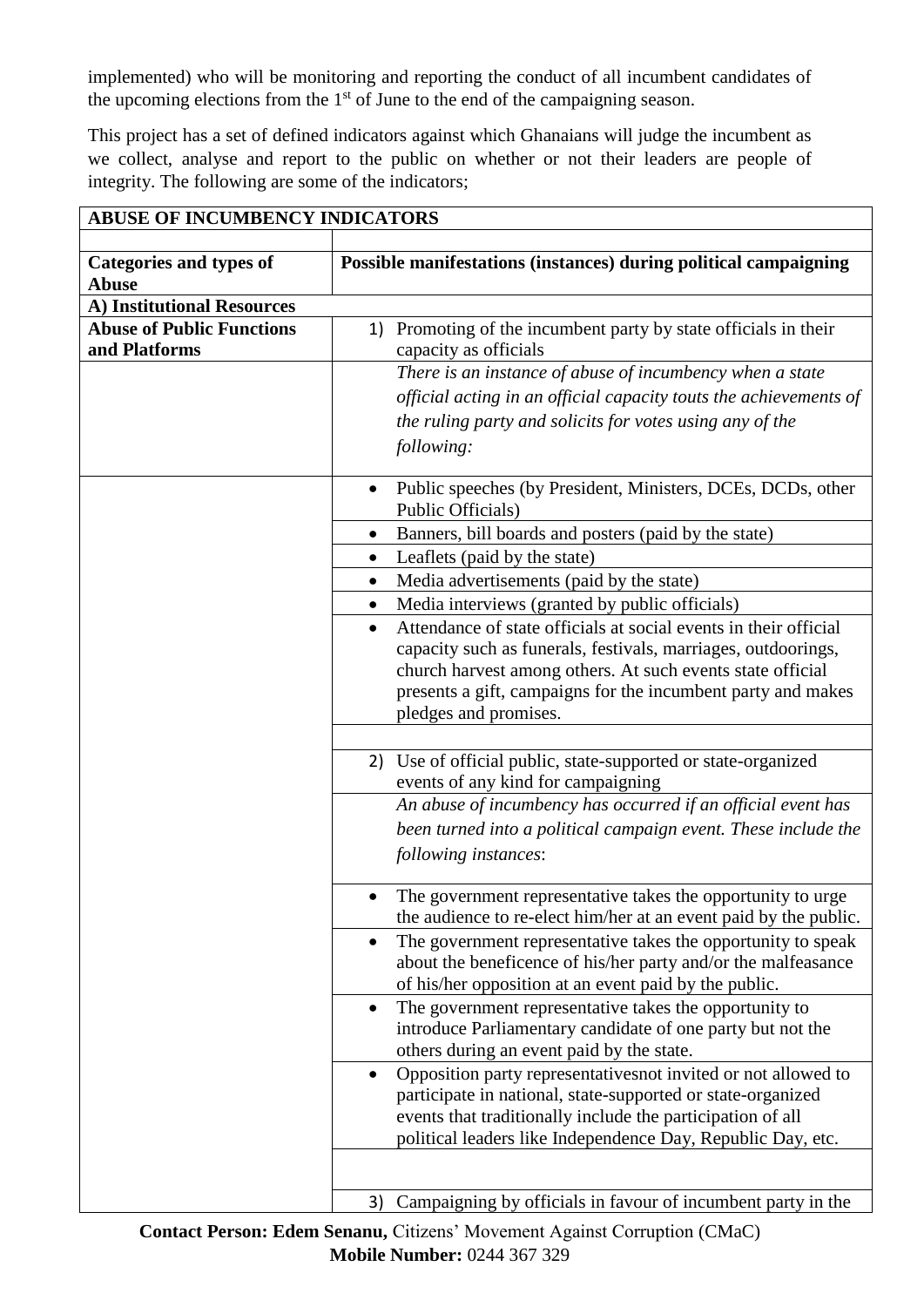





|                                    | course of public office-related working visits                     |  |
|------------------------------------|--------------------------------------------------------------------|--|
| $\bullet$                          | Campaigning by state officials in favour of incumbent party        |  |
|                                    | during meetings with citizens                                      |  |
| $\bullet$                          | Campaigning by state officials in favour of incumbent party        |  |
|                                    | during meetings with community leaders                             |  |
|                                    |                                                                    |  |
|                                    |                                                                    |  |
| <b>Access to public facilities</b> | 4) Use of public (state and local) premises for campaign           |  |
|                                    | purposes on unequal basis for incumbent and opposition<br>parties  |  |
| $\bullet$                          | Generally, there is an instance of abuse of incumbency when        |  |
|                                    | some candidates or parties are denied access to public             |  |
|                                    | facilities while others are not. The denial can be explicit but it |  |
|                                    | is more likely to be implicit therefore a fair policy on usage is  |  |
|                                    | not enough. There must also be fairness in practice. In same       |  |
|                                    | vein, when some candidates or parties are given privilege          |  |
|                                    | access to public facilities while others are not, including the    |  |
|                                    | reduction of rental fees, securing most prized days and            |  |
|                                    | timeslots. This applies to the following:                          |  |
| $\bullet$                          | Town halls                                                         |  |
| $\bullet$                          | Community centres                                                  |  |
| $\bullet$                          | Market squares                                                     |  |
| $\bullet$                          | Schools buildings/parks                                            |  |
| $\bullet$                          | Stadia                                                             |  |
| $\bullet$                          | District assembly hall                                             |  |
| ٠                                  | Other Public premises                                              |  |
| $\bullet$                          | Use of Public address system                                       |  |
| $\bullet$                          | Security officers                                                  |  |
| $\bullet$                          | Furniture/buntings                                                 |  |
|                                    |                                                                    |  |
|                                    |                                                                    |  |
|                                    | 5) Running for elected office without resigning a position as a    |  |
|                                    | civil servant. Civil and public servants have abused               |  |
|                                    | incumbency if they do not resign or where applicable take a        |  |
|                                    | temporary leave of absence from their position before they         |  |
|                                    | start campaigning for office.                                      |  |
|                                    |                                                                    |  |
| 6)                                 | Engagement of public office employees in campaign activities       |  |
|                                    | during business hours in favor of incumbent party                  |  |
| $\bullet$                          | Working as members of campaign staff for a political party or      |  |
|                                    | candidate                                                          |  |
| ٠                                  | Distribution of campaign materials                                 |  |
| $\bullet$                          | Using public officers to organize campaign events                  |  |
|                                    |                                                                    |  |
|                                    | 7) Use of public (state or local) vehicles free of charge or at    |  |
|                                    | discount rates for campaigning for or on behalf of incumbent       |  |
|                                    | party                                                              |  |
|                                    | For incumbent candidates' short-distance travel                    |  |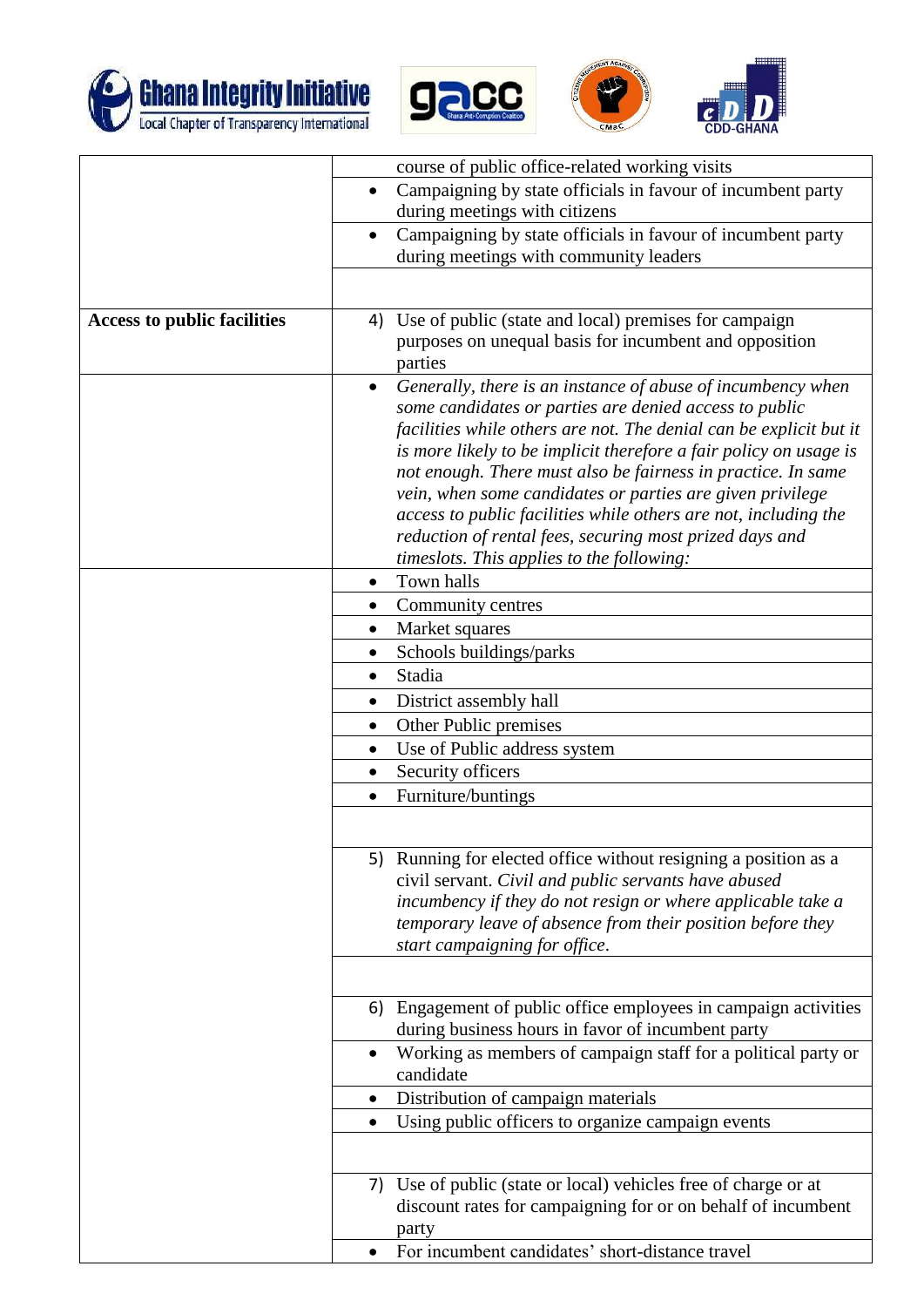|                               | For incumbent candidates' long-distance travel                                                                           |  |  |
|-------------------------------|--------------------------------------------------------------------------------------------------------------------------|--|--|
|                               | For incumbent party staff members travel<br>$\bullet$                                                                    |  |  |
|                               | For transportation of citizens and/or party supporters to<br>$\bullet$                                                   |  |  |
|                               | meetings and rallies of the incumbent party                                                                              |  |  |
|                               | For distribution of party campaign materials                                                                             |  |  |
|                               |                                                                                                                          |  |  |
| Access to services of state-  | Engagement of state companies, institutes, state enterprises<br>8)                                                       |  |  |
| controlled entities           | and state-supported non-profit organizations in campaign                                                                 |  |  |
|                               | activities on unequal basis for incumbent and opposition                                                                 |  |  |
|                               | parties                                                                                                                  |  |  |
|                               | Sponsoring a particular political party or candidate<br>٠                                                                |  |  |
|                               | Conducting electoral research for one particular party or<br>candidate                                                   |  |  |
|                               | Polling for one particular party or candidate                                                                            |  |  |
|                               | Development of campaign materials<br>$\bullet$                                                                           |  |  |
|                               | Publication of campaign materials<br>$\bullet$                                                                           |  |  |
|                               | Distribution of campaign materials<br>$\bullet$                                                                          |  |  |
|                               | Organization of campaign events                                                                                          |  |  |
|                               | Organization of campaign events in favor of incumbent party<br>9)                                                        |  |  |
|                               | with compulsory attendance of employees of state companies,                                                              |  |  |
|                               | institutes, state enterprises and other publicly funded entities<br>Evidence from memos and other documented directives  |  |  |
|                               | $\bullet$                                                                                                                |  |  |
| Distribution of public posts  | 10) Sudden appointments (or releases) to (from) state and public<br>offices of any level in period of electoral campaign |  |  |
|                               | Promotions of persons related to the incumbent party<br>$\bullet$                                                        |  |  |
|                               | Transfers of persons related to the opposition party<br>$\bullet$                                                        |  |  |
|                               | Appointments of the persons related to the incumbent party<br>$\bullet$                                                  |  |  |
|                               | Dismissal of persons perceived to be sympathetic to<br>$\bullet$                                                         |  |  |
|                               | opposition parties.                                                                                                      |  |  |
|                               |                                                                                                                          |  |  |
| Use of government             | 11) Introduction of the sudden (not pre-planned, pre-discussed                                                           |  |  |
| development projects          | and/or not sufficiently justified) development projects by                                                               |  |  |
|                               | incumbent candidates in period of electoral campaign                                                                     |  |  |
|                               | Construction projects<br>$\bullet$<br>Infrastructure & utilities projects                                                |  |  |
|                               | $\bullet$<br>Agricultural projects<br>$\bullet$                                                                          |  |  |
|                               | Health care projects<br>٠                                                                                                |  |  |
|                               | <b>Education</b> projects                                                                                                |  |  |
|                               | Electricity project                                                                                                      |  |  |
|                               | Social projects                                                                                                          |  |  |
|                               | Others<br>$\bullet$                                                                                                      |  |  |
|                               |                                                                                                                          |  |  |
| <b>B) Budget Resources</b>    |                                                                                                                          |  |  |
| <b>Hidden allocations for</b> | 1. Direct distribution of public funds (cash) allocated in budget                                                        |  |  |
| projects not budgeted for     | to other purposes to voters                                                                                              |  |  |
|                               | Direct distribution to voters of goods and services paid for<br>2.                                                       |  |  |
|                               | from public funds                                                                                                        |  |  |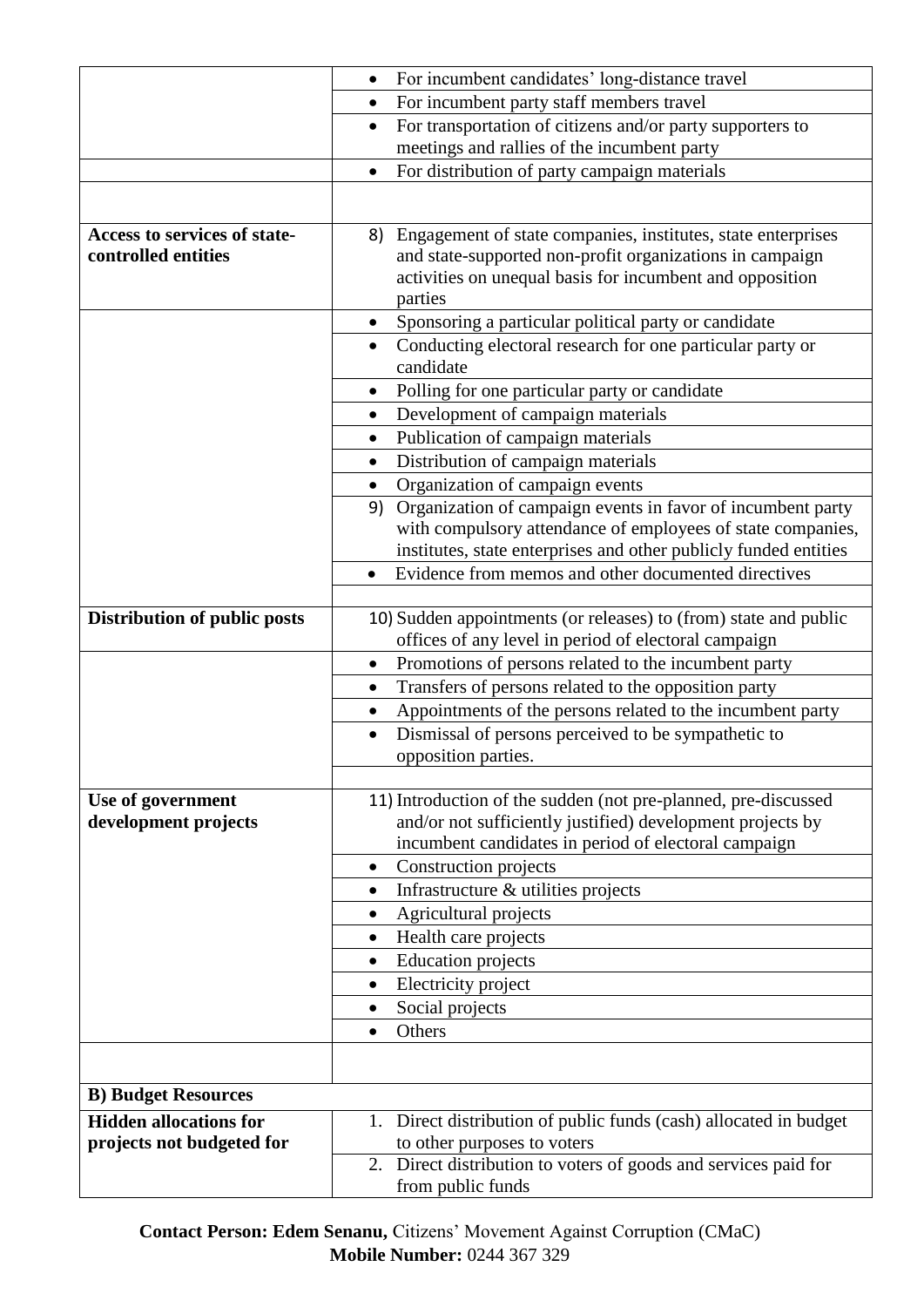





|                            | Food                                                                                                                                                  |  |  |
|----------------------------|-------------------------------------------------------------------------------------------------------------------------------------------------------|--|--|
|                            | Household items                                                                                                                                       |  |  |
|                            | Others                                                                                                                                                |  |  |
|                            | Sudden (not pre-planned, pre-discussed and/or not sufficiently<br>3.<br>justified) budget allocations in the course of the election<br>campaign       |  |  |
|                            | Increase in salaries in public employees<br>$\bullet$                                                                                                 |  |  |
|                            | Increase in transport compensation<br>$\bullet$                                                                                                       |  |  |
|                            | Discounts on transport services                                                                                                                       |  |  |
|                            | Discounts on housing services                                                                                                                         |  |  |
|                            | Discounts on electricity, heating, etc.                                                                                                               |  |  |
|                            | Sudden (not pre-planned, pre-discussed and/or not sufficiently<br>4.<br>justified) increase of social payments in the course of electoral<br>campaign |  |  |
|                            | Welfare payments<br>$\bullet$                                                                                                                         |  |  |
|                            | Maternity payments<br>٠                                                                                                                               |  |  |
|                            | Pension payments                                                                                                                                      |  |  |
|                            | Hospital fee payments                                                                                                                                 |  |  |
|                            | Others<br>$\bullet$                                                                                                                                   |  |  |
|                            |                                                                                                                                                       |  |  |
|                            |                                                                                                                                                       |  |  |
| C) Media resources         |                                                                                                                                                       |  |  |
| <b>Biasing information</b> | Unequal distribution of time and space to parties or candidates<br>1.                                                                                 |  |  |
|                            | Frequency of appearance and duration of incumbent<br>$\bullet$<br>candidates and parties in news programs or materials                                |  |  |
|                            | Appearance of candidates in capacity of expert in analytical<br>programs                                                                              |  |  |
|                            | Frequent mentioning of candidates in news programs and<br>$\bullet$<br>materials                                                                      |  |  |
|                            | Hidden advertisement for/against a candidate or party<br>2.                                                                                           |  |  |
|                            | Broadcasting of programs/publication of articles with content<br>$\bullet$                                                                            |  |  |
|                            | of a positive/negative nature for a particular candidate or party                                                                                     |  |  |
|                            | Disproportionate focus on participation of a candidate in<br>$\bullet$<br>social, cultural and sports events                                          |  |  |
|                            | Disproportionate negative coverage of candidate or party in<br>$\bullet$<br>news programs or article                                                  |  |  |
|                            | Criticisms of a party or candidate in analytical programs                                                                                             |  |  |
|                            | Broadcasting of analytical programs with criticism or other<br>$\bullet$                                                                              |  |  |
|                            | negative content                                                                                                                                      |  |  |
| <b>Advertising</b>         | 1. Use of the advertisement in the state-controlled media on                                                                                          |  |  |
|                            | unequal financial conditions for incumbent and opposition<br>candidates                                                                               |  |  |
|                            | Free of charge<br>$\bullet$                                                                                                                           |  |  |
|                            | Same price for all<br>$\bullet$                                                                                                                       |  |  |
|                            | Discounted fees<br>$\bullet$                                                                                                                          |  |  |
|                            | Staggered payment of fees<br>٠                                                                                                                        |  |  |
|                            | 2. Unequal access of the opposition candidates to the                                                                                                 |  |  |
|                            | advertisement possibilities in the state-controlled media                                                                                             |  |  |
|                            | Refusal of access<br>$\bullet$                                                                                                                        |  |  |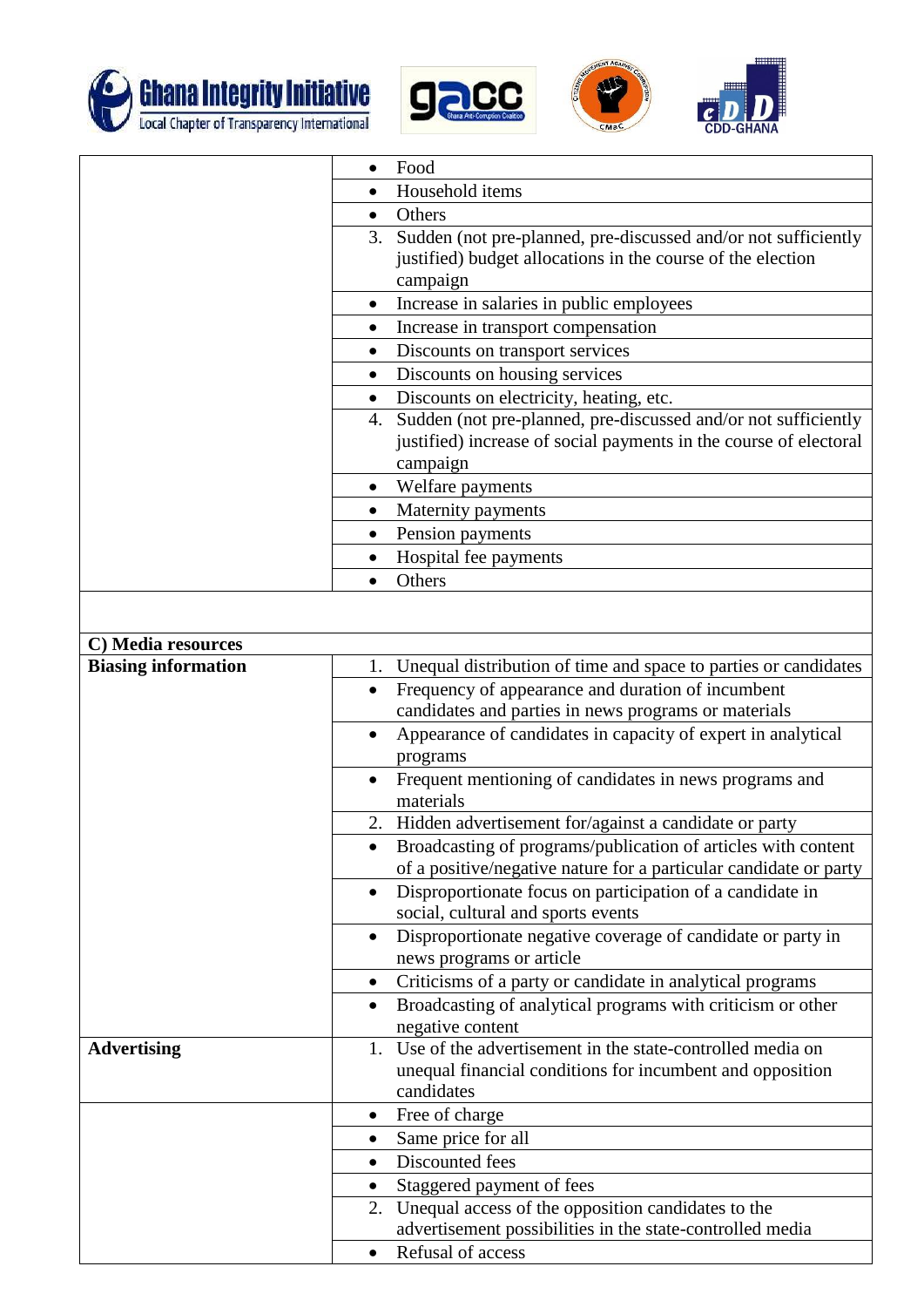|  |  |  | Different financial conditions |
|--|--|--|--------------------------------|
|--|--|--|--------------------------------|

| <b>ELECTORAL CORRUPTION INDICATORS</b> |                                                                                                                                                                     |  |  |  |
|----------------------------------------|---------------------------------------------------------------------------------------------------------------------------------------------------------------------|--|--|--|
| <b>Categories and types</b>            | <b>Possible manifestations (instances)</b>                                                                                                                          |  |  |  |
|                                        |                                                                                                                                                                     |  |  |  |
| <b>Electoral fraud</b>                 | Engaging in any illegal act that has the potential to increase the vote share of                                                                                    |  |  |  |
|                                        | a favoured candidate/s or decrease the vote share of a rival candidate/s                                                                                            |  |  |  |
|                                        | An illegal interference with the process of an election impacting either                                                                                            |  |  |  |
|                                        | negatively or positively on an election results can constitute an act of                                                                                            |  |  |  |
|                                        | corruption                                                                                                                                                          |  |  |  |
| <b>Registration</b>                    | Intimidation at registration centres<br>٠                                                                                                                           |  |  |  |
| malpractices                           | Buying/bribing of registration officers                                                                                                                             |  |  |  |
|                                        | Double registration<br>٠                                                                                                                                            |  |  |  |
|                                        | Registration of underage people                                                                                                                                     |  |  |  |
|                                        | <b>Registration of foreigners</b><br>$\bullet$                                                                                                                      |  |  |  |
|                                        | <b>Bussing of voters</b><br>$\bullet$                                                                                                                               |  |  |  |
|                                        | Impersonation                                                                                                                                                       |  |  |  |
|                                        | Misinformation of times and dates of registration<br>$\bullet$                                                                                                      |  |  |  |
| <b>Voting malpractices</b>             | Forging of ballot papers<br>٠                                                                                                                                       |  |  |  |
|                                        | Bussing of electorates                                                                                                                                              |  |  |  |
|                                        | Stuffing of ballot boxes                                                                                                                                            |  |  |  |
|                                        | Change and breaking of ballot boxes seals<br>$\bullet$                                                                                                              |  |  |  |
|                                        | Intimidation at polling stations (security agencies, macho men)<br>٠                                                                                                |  |  |  |
|                                        | Absence/inadequate presence of security personnel at polling stations<br>٠                                                                                          |  |  |  |
|                                        | Buying/bribing of electoral officers                                                                                                                                |  |  |  |
|                                        | Camping of electoral officers                                                                                                                                       |  |  |  |
|                                        | Voting twice or more                                                                                                                                                |  |  |  |
|                                        | Impersonating another voter                                                                                                                                         |  |  |  |
|                                        | Improper vote counting                                                                                                                                              |  |  |  |
|                                        | Exchanging legal ballot boxes with already filled ballot boxes                                                                                                      |  |  |  |
| <b>Vote buying</b>                     |                                                                                                                                                                     |  |  |  |
|                                        | The act of/offering of an inducement by a party, a candidate or a candidate's<br>agent with the clear intention of harvesting the recipient's vote. It is a routine |  |  |  |
|                                        | aspect of electoral corruption. It may include the following manifestations:                                                                                        |  |  |  |
|                                        | Paying voters to vote in favour or against a particular candidate or                                                                                                |  |  |  |
|                                        | party                                                                                                                                                               |  |  |  |
|                                        | Paying Voters to abstain from voting<br>$\bullet$                                                                                                                   |  |  |  |
|                                        |                                                                                                                                                                     |  |  |  |
|                                        | Providing last minute infrastructure, construction materials,                                                                                                       |  |  |  |
|                                        | agricultural inputs and the provision of other services to communities<br>aimed at securing votes                                                                   |  |  |  |
|                                        |                                                                                                                                                                     |  |  |  |
|                                        | Offering voters food, clothes, household goods, medicine etc.<br>٠                                                                                                  |  |  |  |
|                                        | Offering voters short-term jobs and public contracts                                                                                                                |  |  |  |
|                                        | Threatening voters with deprivation of benefits if they do not vote as                                                                                              |  |  |  |
|                                        | 'commissioned' and if a particular party wins the election                                                                                                          |  |  |  |
| <b>Gerrymandering</b>                  | Refers to the act of redrawing of voting districts/constituencies to favor a                                                                                        |  |  |  |
|                                        | certain party, usually the ruling party                                                                                                                             |  |  |  |
|                                        | Creation of new districts to favour a particular party                                                                                                              |  |  |  |
|                                        | Making political appointment/transfers to enhance chances of                                                                                                        |  |  |  |
|                                        | winning                                                                                                                                                             |  |  |  |